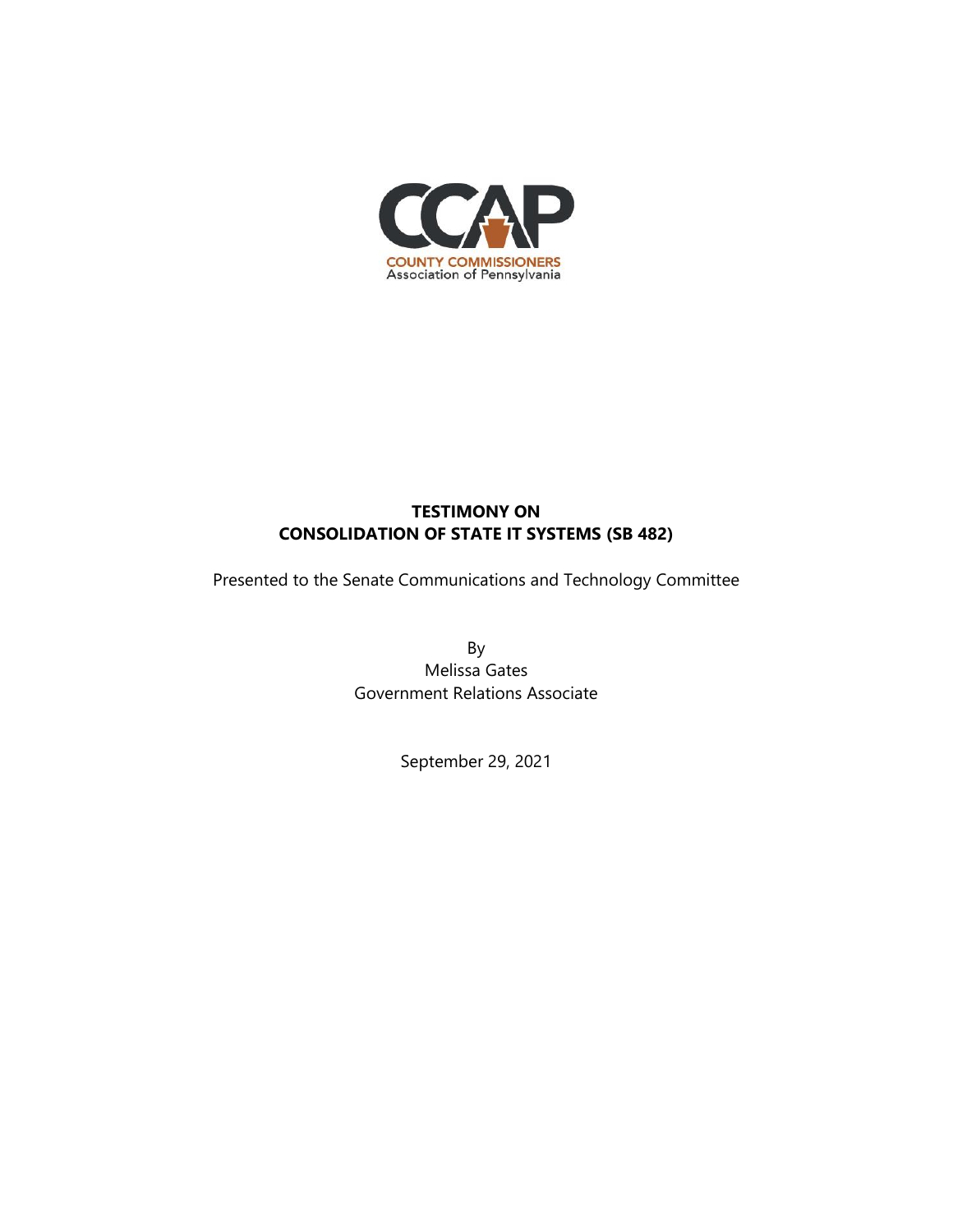The County Commissioners Association of Pennsylvania (CCAP) is a non-profit, non-partisan association providing legislative, educational, insurance, research, technology, and similar services on behalf of all of the commonwealth's 67 counties.

We appreciate the opportunity offer our remarks on the consolidation of state IT systems. In the area of technology, CCAP provides a number of county programs focused on assisting counties with ensuring their technology services and solutions are secure, align with best practices, and meet the needs of county government. Our programs include IT CORE services where counties have access to IT templates and shared resources, and several statewide aggregate agreements for software licensing and cybersecurity resources. We also provide forums and other support for county IT professionals and GIS professionals.

Counties have multiple interfaces with state systems and databases, including the Statewide Uniform Registry of Electors (SURE) as well as shared reporting systems with the state across a variety of human services, land use, and other programs. These interfaces must help counties do their jobs, and also protect the data we hold, and it is important to recognize that all of these systemwide cybersecurity efforts also tie directly into supporting the counties. We have partnerships with multiple state agencies and are continuing to build and expand those good working relationships among the commonwealth's IT professionals and agencies, CCAP and the counties.

With that in mind, counties want to assure that any changes to the state's information technology infrastructure and organization going forward continues to support our collaborative and supportive relationship, as any changes to the state's systems will almost certainly impact the way in which counties interact with those systems and the steps we must take to keep county infrastructure secure. In addition, due to the rise in cybersecurity incidents, CCAP, counties and state agencies are already working together closely to improve security definitions and implement vital cybersecurity initiatives, including quarterly meetings, an annual cybersecurity conference, a self-assessment security toolkit and other projects.

As noted, counties take their responsibility to protect information seriously and want to implement the best possible cybersecurity standards. To that end, counties would like to see the creation of a multi-entity cybersecurity coordination board with county representation, which would allow for a more comprehensive approach to engaging stakeholders, strengthening the commonwealth's approach to privacy, protection, and cybersecurity.

Given the charge of the proposed Office of Information Technology under proposed legislation, including HB 40 and SB 482, which includes setting standards, procuring IT resources and facilitating the use of common technology, among other items, counties strongly encourage the General Assembly to add county representation to the Joint Cybersecurity Oversight Committee created under section 4354, which is designed to review and coordinate cyber security policies and emerging cyber security threats; work that is, as we noted, already taking place with various stakeholder entities. Therefore, it makes sense to prioritize this ongoing relationship between counties and the state and assure that counties have a seat in IT discussions in the future.